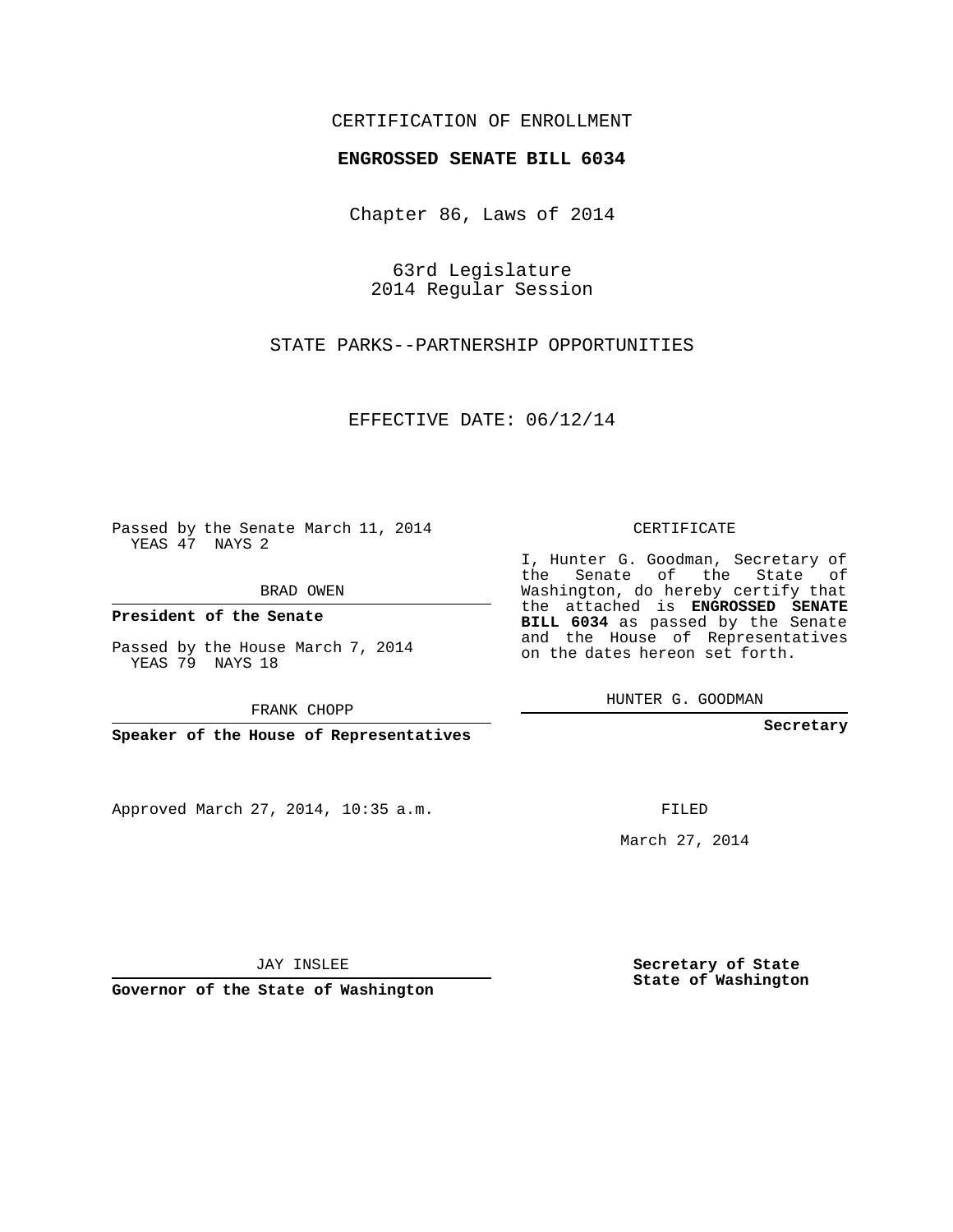## **ENGROSSED SENATE BILL 6034** \_\_\_\_\_\_\_\_\_\_\_\_\_\_\_\_\_\_\_\_\_\_\_\_\_\_\_\_\_\_\_\_\_\_\_\_\_\_\_\_\_\_\_\_\_

\_\_\_\_\_\_\_\_\_\_\_\_\_\_\_\_\_\_\_\_\_\_\_\_\_\_\_\_\_\_\_\_\_\_\_\_\_\_\_\_\_\_\_\_\_

AS AMENDED BY THE HOUSE

Passed Legislature - 2014 Regular Session

## **State of Washington 63rd Legislature 2014 Regular Session**

**By** Senators Pearson, Hargrove, McCoy, Mullet, and McAuliffe; by request of Parks and Recreation Commission

Read first time 01/14/14. Referred to Committee on Natural Resources & Parks.

1 AN ACT Relating to state parks partnership opportunities; amending 2 RCW 79A.05.335, 79A.05.340, 79A.05.345, 79A.70.010, 79A.70.020, 3 79A.70.030, and 79A.70.040; and adding new sections to chapter 79A.05 4 RCW.

5 BE IT ENACTED BY THE LEGISLATURE OF THE STATE OF WASHINGTON:

 6 **Sec. 1.** RCW 79A.05.335 and 1991 c 107 s 1 are each amended to read 7 as follows:

8 The legislature finds that the parks and recreation lands owned and 9 managed by the ((state-parks-and-recreation)) commission are a 10 significant collection of valuable scenic, natural, cultural, and 11 historical((, and cultural)) resources for the citizens of Washington 12 state. The legislature further finds that if citizens understand and 13 appreciate the ((state-park-ecological-resources,-they-will-come-to 14 appreciate — and — understand — the — ecosystems — and — natural — resources 15 throughout - the - state)) scenic, natural, cultural, and historical 16 resources present in Washington's state parks, they will be inspired to 17 conserve this important legacy for future generations. Therefore, the 18 ((<del>state parks and recreation</del>)) commission may ((<del>increase the</del>)) use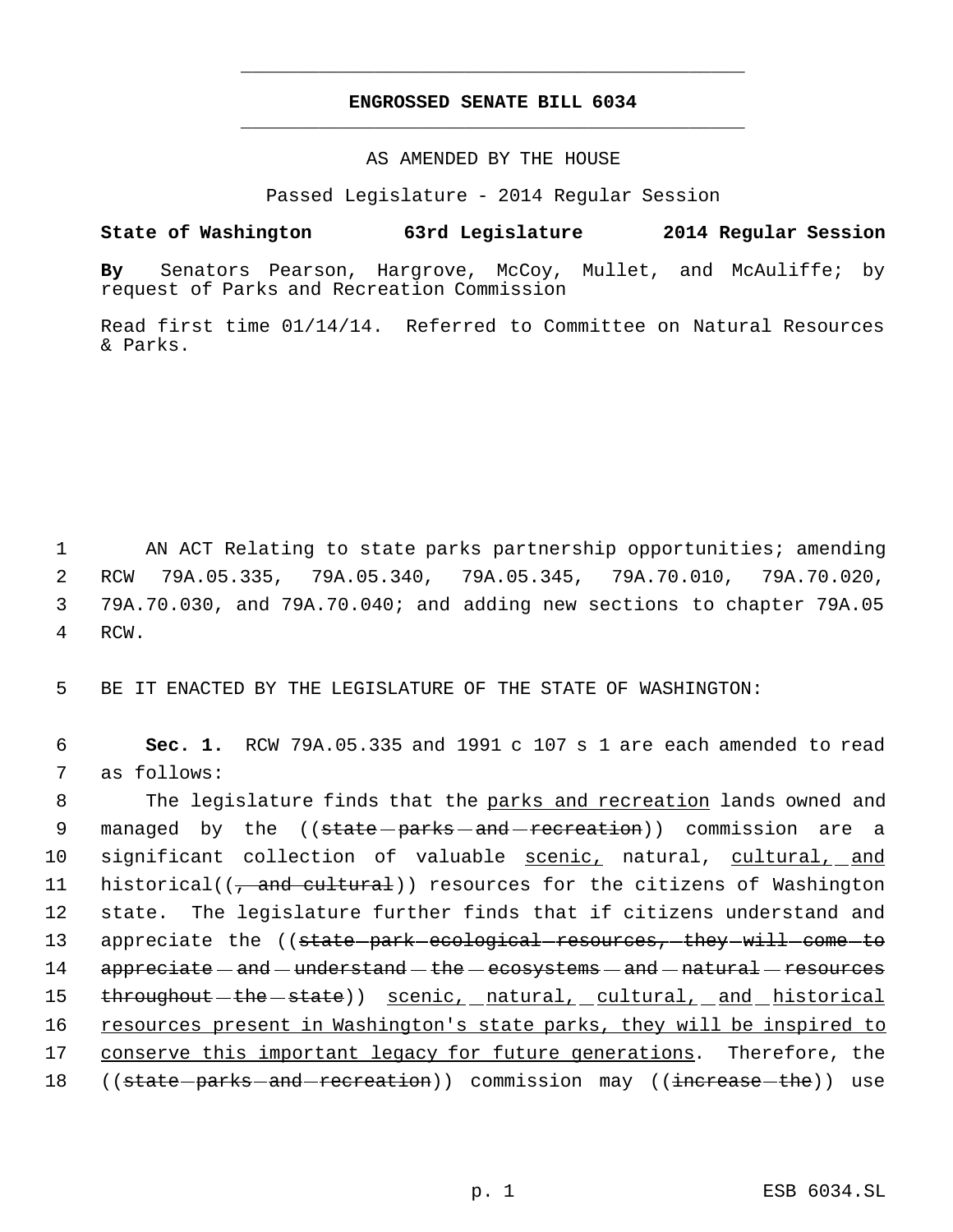1 (( $\Theta$ f)) its facilities and resources to provide ((environmental)) 2 scenic, natural, cultural, or historical resource interpretation 3 throughout the state parks system.

 4 **Sec. 2.** RCW 79A.05.340 and 1991 c 107 s 2 are each amended to read 5 as follows:

6 The ((state parks - and - recreation)) commission may provide 7 ((environmental - interpretative)) scenic, natural, cultural, or 8 historical resource interpretive activities for visitors to state parks 9 that:

10 (1) Explain the functions, history, significance, and cultural 11 aspects of ecosystems;

12 (2) Explain the relationship between human needs, human behaviors 13 and attitudes, and the environment;  $((and))$ 

14 (3) Explain the diverse human heritage and cultural changes over 15 time in Washington state;

16 (4) Offer experiences and information to increase citizen 17 understanding, appreciation, and stewardship of ((the environment and 18 its - multiple - uses)) their natural, cultural, ethnic, and artistic 19 heritage; and

20 (5) Explain the need for natural, cultural, and historical resource 21 protection and preservation as well as the methods by which these goals 22 can be achieved.

23 **Sec. 3.** RCW 79A.05.345 and 1991 c 107 s 3 are each amended to read 24 as follows:

25 The ((state parks and recreation)) commission may consult and enter 26 into agreements with and solicit assistance from ((private-sector 27 organizations and other governmental agencies that are interested in 28 conserving and interpreting Washington's environment. The commission 29 shall - not - permit - commercial - advertising - in - state - park - lands - or 30 interpretive centers as a condition of such agreements. Logos or 31 credit - lines - for - sponsoring - organizations - may - be - permitted. The 32 commission shall maintain an accounting of all monetary gifts provided, 33 and expenditures of monetary gifts shall not be used to increase 34 personnel)) other public agencies, the state parks foundation, private 35 entities, employee business units, and tribes that are interested in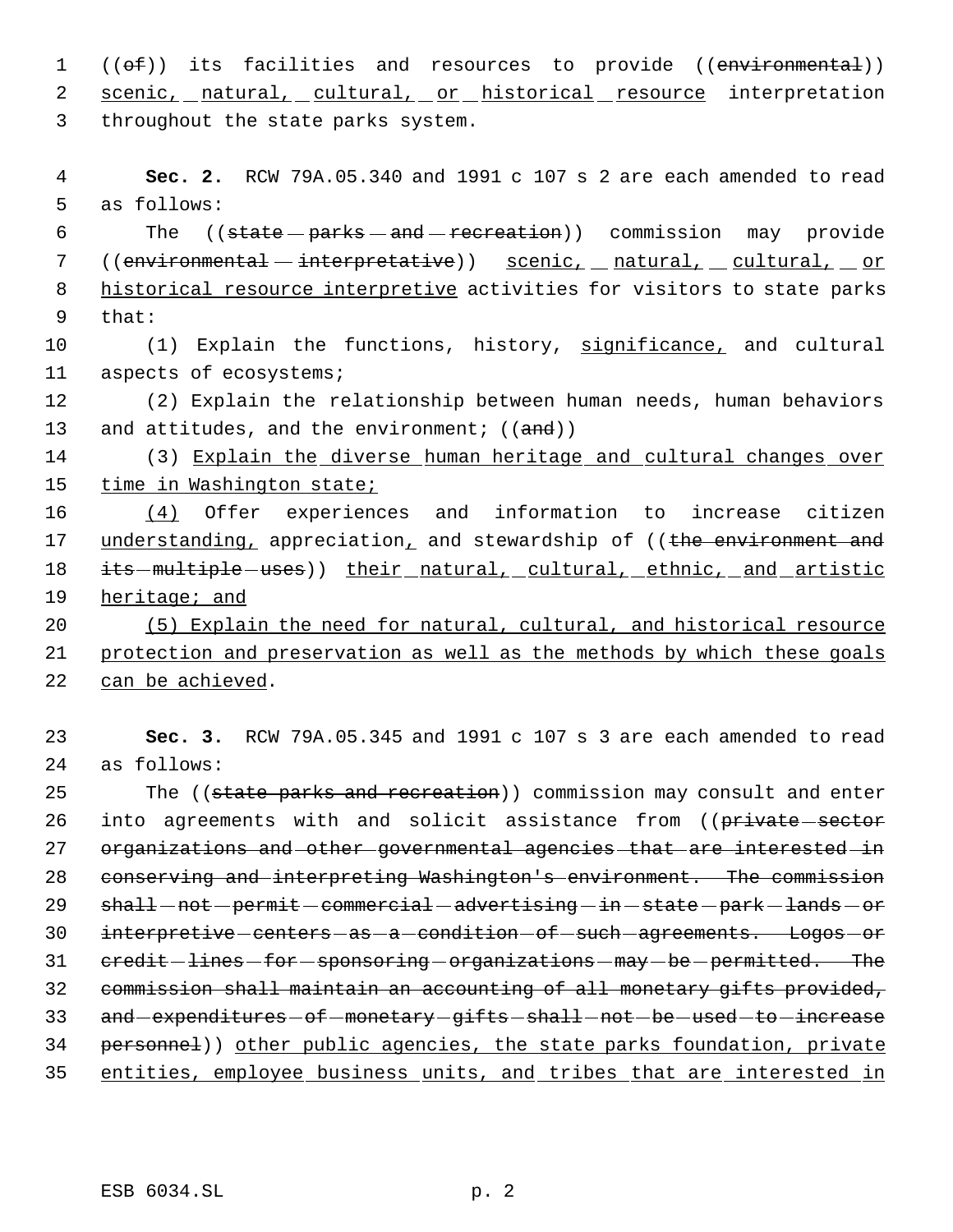stewarding and interpreting state parks scenic, natural, cultural, and

recreational resources.

 NEW SECTION. **Sec. 4.** A new section is added to chapter 79A.05 RCW to read as follows:

 (1) The commission, in consultation with the department of archaeology and historic preservation, may permit commercial advertising on or in state parks lands and buildings when all the following conditions and standards are met with regard to the commercial advertising:

 (a) It conforms to the United States secretary of the interior's standards for the treatment of historic properties when applied to advertising affecting historic structures, cultural and historic 13 landscapes, and archaeological sites;

 (b) It does not detract from the integrity of the park's natural, cultural, historic, and recreational resources and outstanding scenic view sheds;

 (c) It does not create a potential conflict of interest because of the commercial or corporate entity's regulatory or business relationships with the commission; and

 (d) It will acknowledge individuals and organizations that are donors or sponsors of park events or projects or support the sustainability of park concessionaires, lessees, or service providers.

 (2) The commission is encouraged to use its advertising authority to promote:

(a) Community economic development near state parks;

 (b) Wellness, healthy food options, healthy behaviors, and any 27 other public health goals or principles adopted by the state; and

 (c) Park visitor awareness of services and activities within and near each park.

 (3) The commission shall adopt standards for advertising, naming, product placement, and other forms of commercial recognition that require the commission to define and prohibit, at minimum, the following:

(a) Obscene, indecent, or discriminatory content;

(b) Political or public issue advocacy content;

 (c) Products, services, or other materials that are offensive, insulting, disparaging, or degrading; or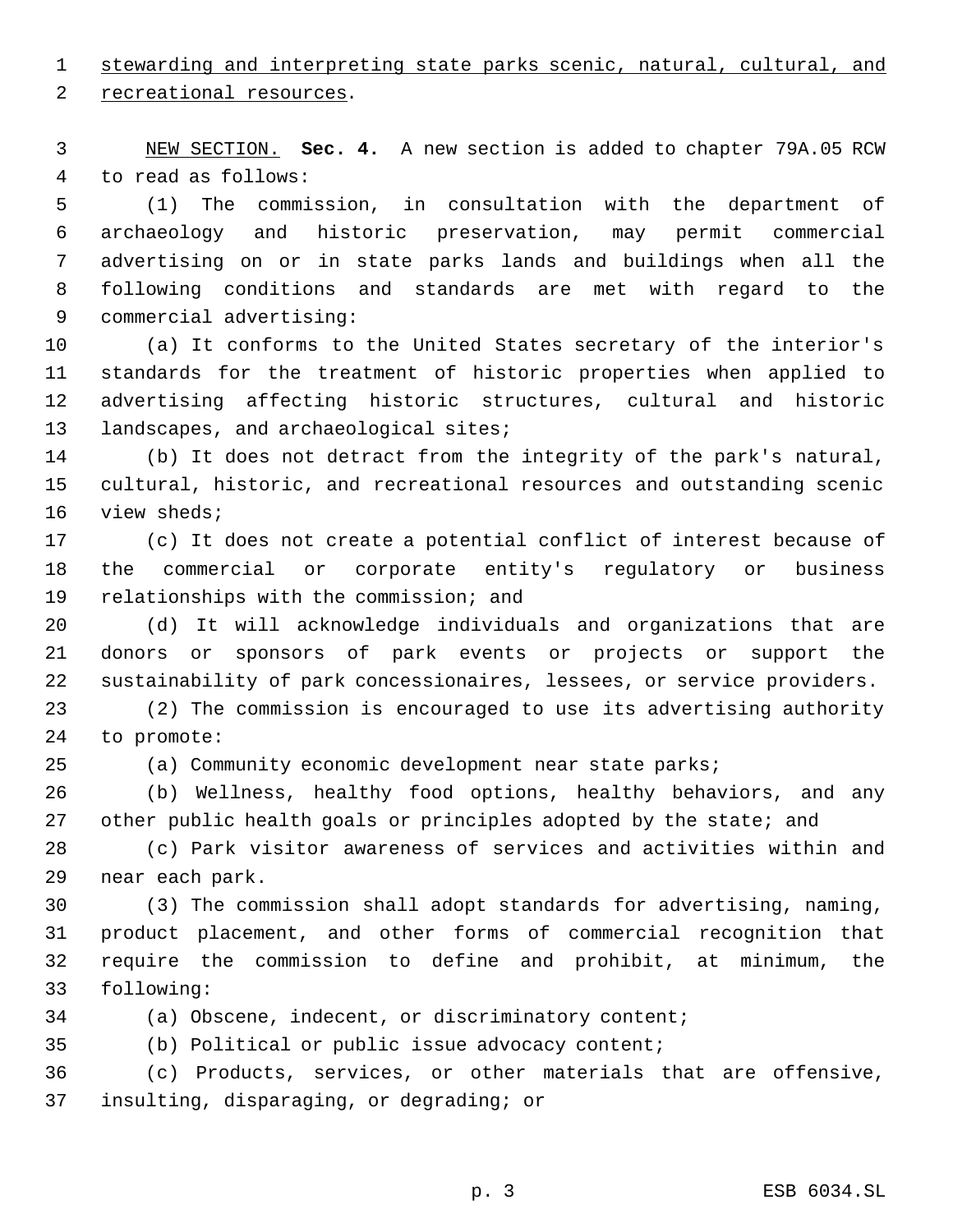(d) Products, services, or messages that are contrary to the public interest, including any advertisement that encourages or depicts unsafe behaviors or encourages unsafe or prohibited recreation activities. Tobacco and cannabis must be included among the products prohibited 5 under this subsection  $(3)(d)$ .

 (4) Notwithstanding subsection (1) of this section, commercial advertising, including product placement, is permitted on commission web sites, electronic social media, and printed materials within or outside of state parks.

 NEW SECTION. **Sec. 5.** A new section is added to chapter 79A.05 RCW to read as follows:

 (1) When entering into any agreement under RCW 79A.05.345 or otherwise involving the management of state park land or a facility by a public or private partner, the commission shall consider, when appropriate:

 (a) If the entity has an adequate source of available funding to assume the financial responsibilities of the agreement;

 (b) If the entity has sufficient expertise to assume the scope of responsibilities of the agreement;

 (c) If the agreement results in net financial benefits to the state; and

 (d) If the agreement results in advancement of the commission's public purpose.

 (2) Any agreement subject to this section must include specific performance measures. The performance measures must cover, but are not limited to, the entity's ability to manage financial operating costs, to adequately perform management responsibilities, and to address and respond to public concerns. The agreement must provide that failure to meet any performance measure may lead to the termination of the contract or requirements for remedial action to be taken before the agreement may be extended.

 (3) The commission's authority to enter into agreements under this section, section 4 of this act, or RCW 79A.05.345 does not include the ability to rename any state park after a corporate or commercial entity, product, or service.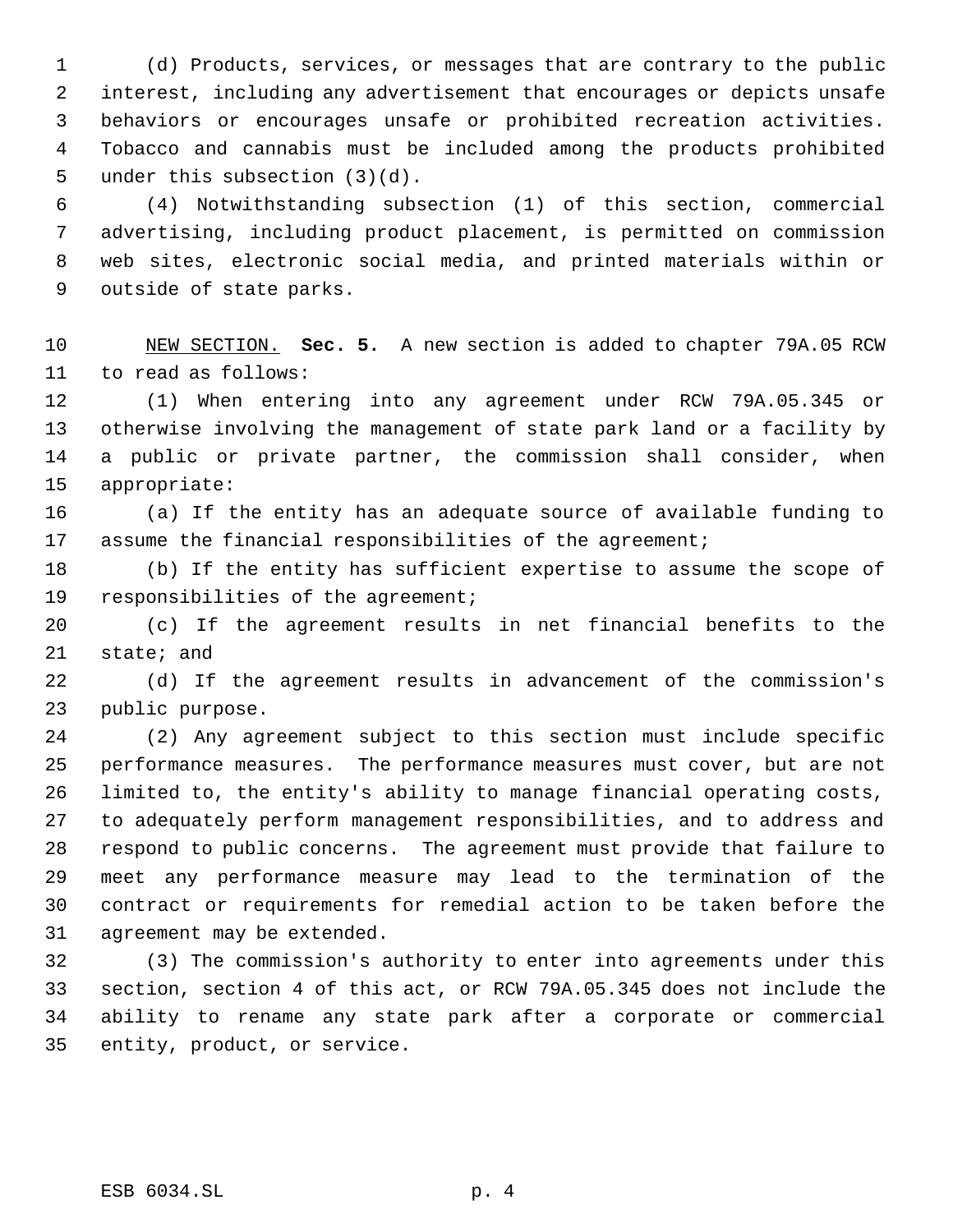**Sec. 6.** RCW 79A.70.010 and 2000 c 25 s 2 are each amended to read as follows:

3 The purpose of the Washington state parks (( $\overline{q}$ ift)) foundation is to solicit support for the state parks system, cooperate with other organizations, and to encourage gifts to support and improve the state parks.

 **Sec. 7.** RCW 79A.70.020 and 2000 c 25 s 3 are each amended to read as follows:

9 The definitions in this section apply throughout this chapter( $(\tau)$ ) unless the context clearly requires otherwise.

 $(1)$  "Foundation" means the Washington state parks  $((\overrightarrow{q} + \overrightarrow{t})^2)$ 12 foundation( $(\frac{\pi}{2})$ ) created in RCW 79A.70.030.

 (2) "State parks" means that system of parks administered by the commission under this title.

 (3) "Eligible grant recipients" includes any and all of the activities of the commission in carrying out the provisions of this 17 title and friends groups or other organizations that propose projects or programs solely for the benefit of state parks.

19 (4) "Eligible projects" means any project, action, program, or part 20 of any project  $((\theta \hat{r}))_+$  action<sub>1</sub> or program that serves to preserve, restore, improve, or enhance the state parks.

 **Sec. 8.** RCW 79A.70.030 and 2000 c 25 s 4 are each amended to read as follows:

 (1) By September 1, 2000, the commission shall file articles of incorporation in accordance with the Washington nonprofit corporation act, chapter 24.03 RCW, to establish the Washington state parks 27 ( $(\overline{qift})$ ) foundation. The foundation shall not be an agency, instrumentality, or political subdivision of the state and shall not disburse public funds.

 (2) The foundation shall have a board of directors consisting of up 31 to fifteen members, whose terms, method of appointment, and authority must be in accordance with the Washington nonprofit corporation act, chapter 24.03 RCW. ((Initial members of the board shall be appointed by  $-$  the  $-$  governor  $-$  and  $-$  collectively  $-$  have  $-$  experience  $-$  in  $-$  business,  $charitable - giving, -outdoor -recreation, - and - parks - administration.$